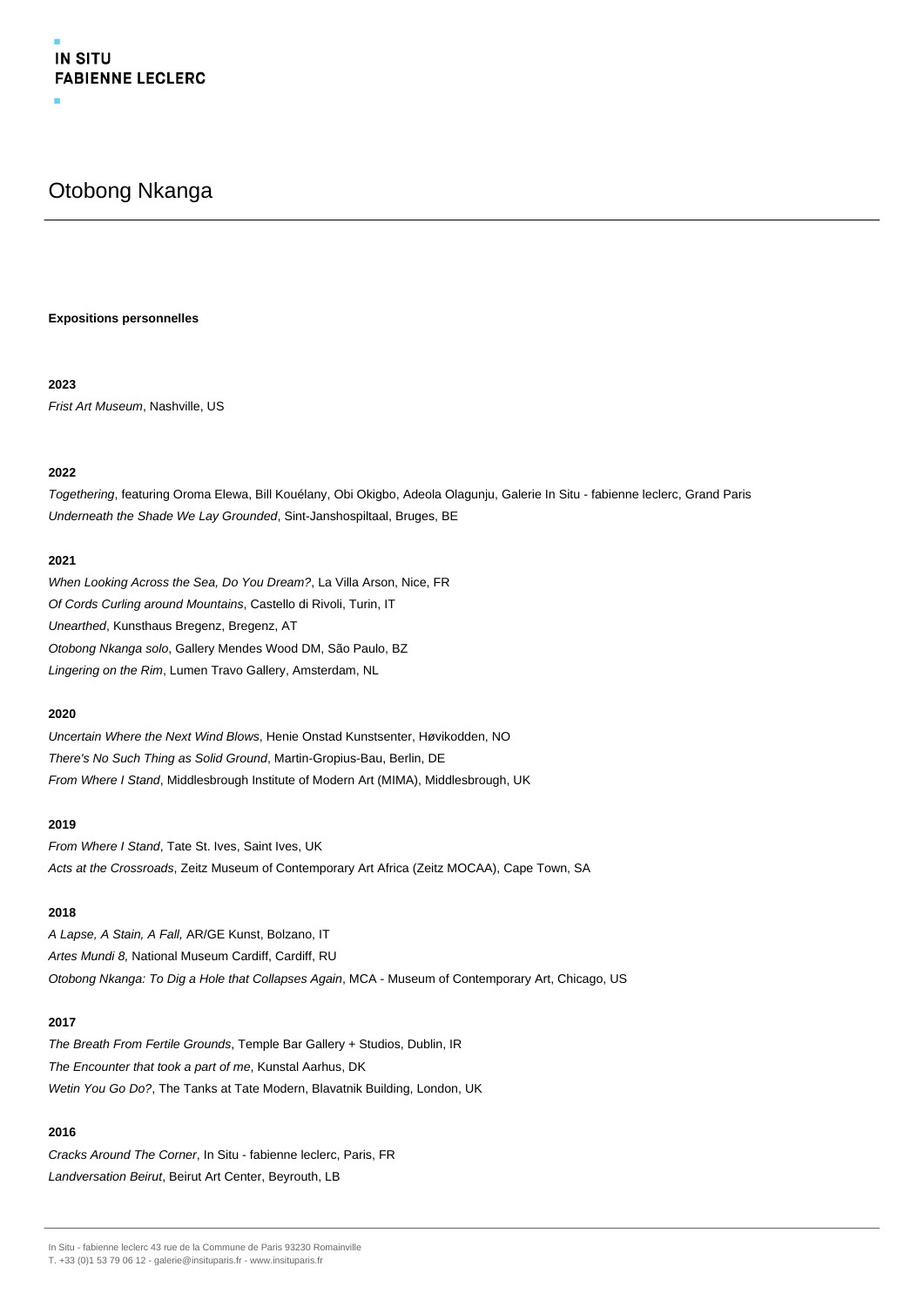Transhistory, Museum Arnhem, Arnhem, NL

MATRIX 260, University of California, Berkeley Art Museum and Pacific Film Archive (BAMPFA), Berkeley, USA The Encounter That Took a Part of Me, Nottingham Contemporary, Nottingham, UK

#### **2015**

Comot Your eyes make a borrow you mine, Fondation Kadist, Paris, FR Crumbling Through Powdery Air, Portikus, Francfort, DE Unisono 28 : Otobong Nkanga - Taste of a stone, Stedelijk Museum Schiedam, Schiedam, NL Bruises and Lustre, M HKA, Anvers Museum, Anvers, BE Tracing confessions, Museum Folkwang, Essen, DE Fragments, Lumen Travo Gallery, Amsterdam, NL

## **2014**

Glimmer: Fragments in Landings: Confrontation and Confession, Stedelijk Museum, Amsterdam, Hollande, NL Diaspore, Live performance at 14 Rooms, Bâle, CH

## **2012**

Across the Board: Politics of Representation, performance and installation piece Contained Measures of Shifting States, Tate Modern, The Tanks, Londres, UK

However Long the Night, The Dawn Will Break, Lumen Travo Gallery, Amsterdam, NL Contained Measures of Tangible Memories: Indigo Regina, L'appartement 22, Rabat, MA

#### **2011**

The Western Syndrome, (with Pirkle Jones), La Bank Gallery, Paris, FR

#### **2010**

No Be Today Story O!, Lumen Travo Gallery, Amsterdam, NL L'edition Populaire #1, Vitrine Gallery, Anvers, BE

## **2009**

Pointe Noire Fragments, Centre Culturel Français, Pointe-Noire, CG Diagonal Views, Nieuwe Vide, Haarlem, NL

#### **2004**

Smokescreen, Fokus 2, (avec Jens Haaning), Kunstverein Springhornhof, Neuenkirchen, DE On Fragile Grounds, Window Gallery and Objectif exhibitions "CLOSE READING #3", Anvers, BE

## **2002**

Classicism & Beyond, Fotofest 2002, Project Row Houses, Houston, Texas, US

#### **Expositions collectives**

## **2022**

Finis Terrae, Gallery Geukens & De Vil, Antwerp, BE

Cosmogonies 2: Devenir fleur, Musée d'art moderne et d'art contemporain (MAMAC), Nice, France

Territories of Waste, Museum Tinguely, Basel, CH

Busan Biennale 2022 - We, on the Rising Wave, Museum of Contemporary Art, Busan, KR

Globalisto - Une philosophie en mouvement - A philosophy in flux, Musée d'art moderne et contemporain (MAMC), Saint-Priest-en-Jarez, FR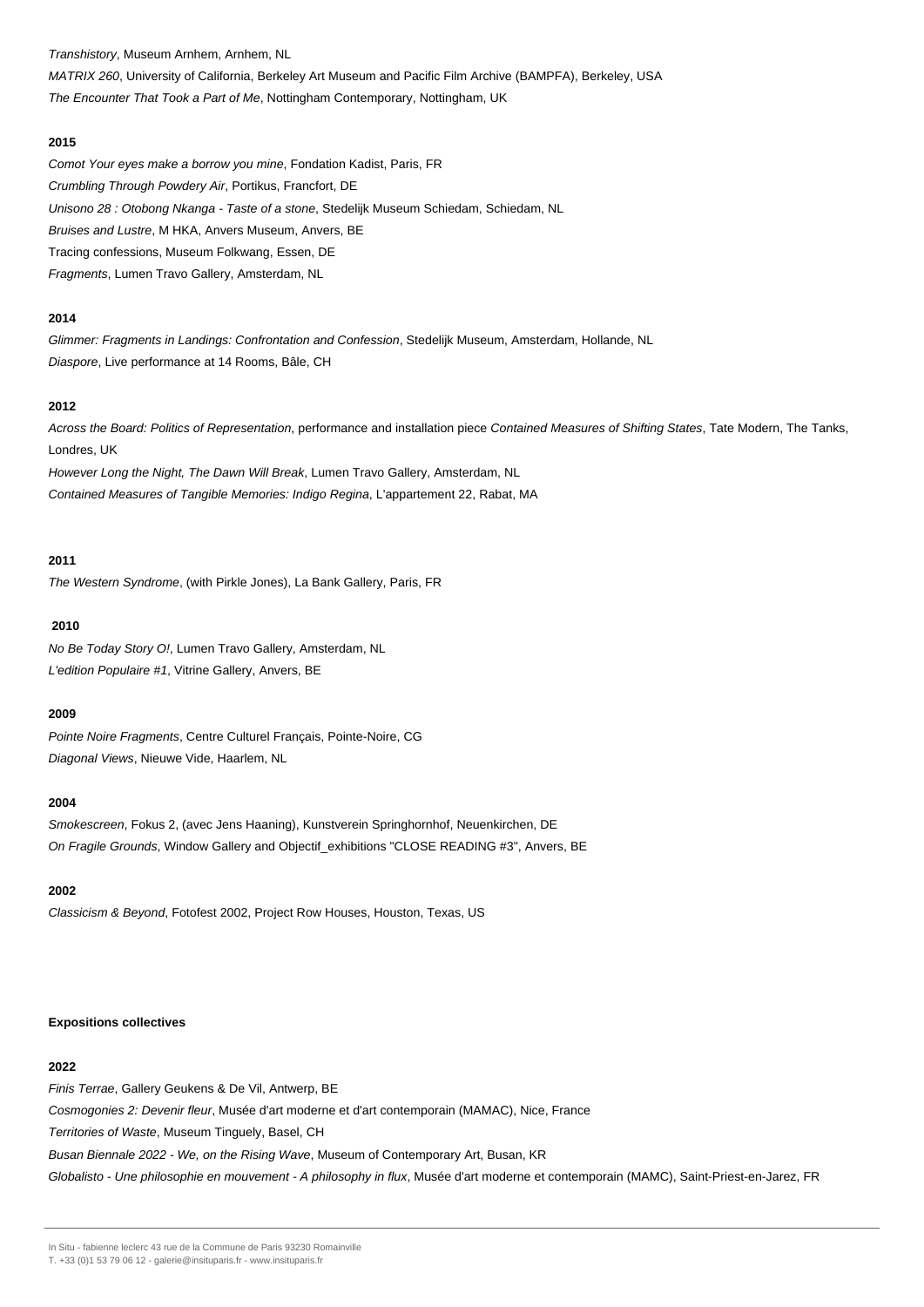Black Melancholia, Hessel Museum of Art, Annandale-on-Hudson, US Temporary Atlas - Mapping the Self in the Art of Today, MOSTYN, Llandudno, UK Progetto Genesi - Art and Human Rights, Museo Archeologico Regionale &Idquo;Pietro Griffo" / Biblioteca Lucchesiana, Agrigento AG, IT Botanischer Wahnsinn - Vegetaal denken in hedendaagse kunst, Kröller-Müller Museum, Otterlo, NL Currency: Photography Beyond Capture - 8. Triennial of Photography Hamburg, Deichtorhallen Hamburg, Hamburg, GE In/stasis – Whitney's Independent Study program, Artists Space / icw Whitney Museum of American Art, New York, US Novacène - Lille 3000 / Utopia, Gare Saint-Sauveur, Lille, FR Screen Time - Photography and Video Art in the Internet Age, Art on Hulfish, Princeton University Art Museum, Princeton, US KUB in Venice, Scuola di San Pasquale, Castello, Venice, IT Progetto Genesi - Art and Human Rights, Museo Nazionale di Matera – Palazzo Lanfranchi / Casa Noha, Matera MT, IT Moving Stories, Museum het Valkhof, Nijmegen, NL The Art of Teaching and Learning. A School for Creators, Centre Pompidou-Metz, Metz, FR Temporary Atlas - Mapping the Self in the Art of Today, Gallerie delle Prigioni, Treviso, IT AkzoNobel Art Foundation: All Eyes, AkzoNobel Art Foundation, Amsterdam, NL Delinking and Relinking, Stedelijk Van Abbemuseum, Eindhoven, The Netherlands, NL The Botanical Revolution - On the Necessity of Art and Gardening, Centraal Museum Utrecht, Utrecht, NL Reclaiming Places, La Loge, Bruxelles, BE **2021** Experiences of Oil, Stavanger Art Museum, Stavanger, NO We Are History, Somerset House, London, UK Nothing is lost, GAMeC Bergamo, Bergamo, IT Witch Hunt, Hammer Museum, Los Angeles, US The World As We Don't Know It, Droog, Amsterdam, NL Frequently the woods are pink, Be-Part, Waregem, BE Monts Analogues, FRAC Champagne-Ardenne, Reims, FR Is it Possible to Be a Revolutionary and Like Flowers?, Nest, The Hague, NL Into Nature, Stichting Kunst & Cultuur, Assen, NL Tomorrow is a Different Day, Stedelijk Museum, Amsterdam, NL Secrets of Making, TextielMuseum, Tilburg, NL Un.e Air.e de Famille, Musée d'art et d'histoire Paul Eluard, Saint-Denis, FR Van Coo naar Kunst, Mu.ZEE, Ostende, BE Black Refractions, Frye Art Museum, Seattle, US Reclaiming Places, La Loge, Brussels, BE Hearts and Minds, Carriage Trade gallery, New York, US Lipstick and Gas Masks, Museum of Contemporary Art Antwerp (M HKA), Antwerp, BE Memoria: récits d'une autre Histoire, FRAC Nouvelle-Aquitaine MÉCA, Bordeaux, FR Black Refractions, Utah Museum of Fine Arts (UMFA), Salt Lake City,US Collector's Item: the contemporary art collection of Pieter and Marieke Sanders, Centraal Museum, Utrecht, NL**2020** Nuit blanche, Paris, FR

Critical Zones, Zentrum fur Kunst und Medientechnologie (ZKM), Karlsruhe, DE

Coexistance, Kiasma Museum of Contemporary Art, Helsinki, FI

Seismic Movements, Dhaka Art Summit, Bangladesh Shilpalaka Academy, Dhaka, BD

Amuse-bouche. The Taste of Art, Museum Tinguely, Basel, CH

Notre Monde Brûle, Palais de Tokyo, Paris, FR

Global(e) Resistance, Centre Pompidou, Paris, FR

Restons Unis - Grands soirs et petits matins, Galerie Perrotin, Paris, FR

Collectionner au XXIe siècle, Collection Lambert, Avignon, FR

Black Refractions, Utah Museum of Fine Arts (UMFA), Salt Lake City, USA

Black Refractions, Smith College Museum of Art, Northampton, USAIncarNations, BOZAR/Centre for Fine Arts, Brussels, BE

In Situ - fabienne leclerc 43 rue de la Commune de Paris 93230 Romainville

T. +33 (0)1 53 79 06 12 - galerie@insituparis.fr - www.insituparis.fr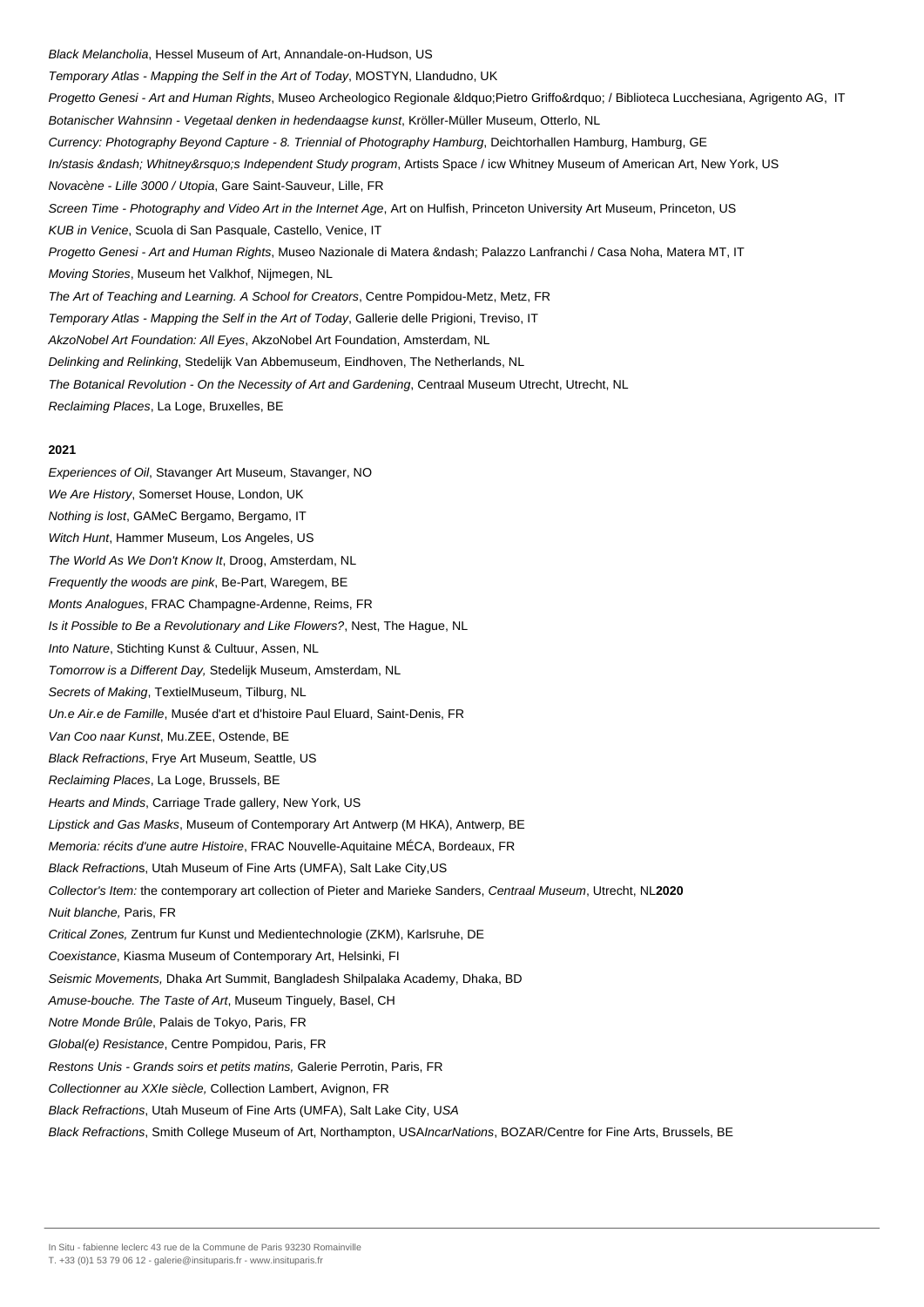La mesure du monde, MRAC, Sérignan, FR K.I.P. Kunst in Puurs-Sint-Amands, cc Binder, Puurs-Sint-Amands, BE

Every Leaf Is an Eye, Göteborgs Konsthall, Göteborg, SU Exposition Guerlain, Paris, FR Homeless Souls, Louisiana Museum of Modern Art, Humblebæk, DE May you live in interesting times, 58th International Art Exhibition - La Biennale di Venezia, IT

Black Refractions, The Museum of the African Diaspora, San Francisco, USA Sharjah Biennial 14: Leaving the Echo Chamber, Sharjah, UAE (Otobong Nkanga and Emeka Ogboh Named Winners of 2019 Sharjah Biennial Prize) IncarNations, African Art as Philosophy, Palais des Beaux-Arts (BOZAR), Brussels, BE Salon de Peinture, Museum of Contemporary Art Antwerp (M HKA), Antwerp, BE Perilous Bodies, Ford Foundation Gallery, New York, United States Hand Drawn, Action Packed, Hunterian Museum and Art Gallery, Glasgow, UK Black Refractions, Gibbes Museum of Art, Charleston, USA Starke Stücke, Stadt Galerie Saarbrücken, Saarbrücken, DE Hand Drawn, Action Packed, Glynn Vivian Art Gallery, Swansea, UK Black Refractions, Kalamazoo Institute of Arts, Kalamazoo, USA A World View, Toowoomba Regional Art Gallery, Toowoomba City, AU A World View, Gympie Regional Gallery, Gympie, AU Hand Drawn Action Packed, Glynn Vivian Art Gallery, Swansea, UK Hand Drawn Action Packed, The Hunterian Art Gallery, Glasgow, UK

#### **2018**

Hand Drawn Action Packed, Wolverhampton Art Gallery, Wolverhampton, UKHand Drawn Action Packed, St Albans Museum + Gallery, Londres, UK Cultural Threads, Textiles as a tool for socio-political reflection, Textiel Museum, Tilburg, NL Laid Bare in the Landscape, Nevada Museum of Art, Reno, USA GENERAL REHEARSAL, A show in three acts from the collections of V-A-C, MMOMA and KADIST, Moscow Museum of Modern Art, Moscou, RU A World View, Cairns Art Gallery, Cairns City, Australia Blind Faith : Between the Visceral and the Cognitive in Contemporary Art, Haus der Kunst, Munich, DE Ouvert La Nuit, Villa Medicis, Rome, IT

## **2017**

Être pierre, Musée Zadkine, Paris, FR I am a native foreigner, Stedelijk Museum Amsterdam, Amsterdam, NE The Tanks, Tate Modern, Londres, UK Tous, des sang-mêlés, MAC VAL, FR Manifesta Biennal, The European Biennal of Contemporary Art, Amsterdam, NE The encounter that took a part of me, Kunstal Aarhus, DK Carved To Flow, Documenta 14, Athènes, GR Carved To Flow, Documenta 14, Kassel, DE Belgian Art Prize, Bozar, BE Le musée absent, WIELS, Bruxelles, BE En toute modestie - Archipel Dirosa, Musée International des Arts Modestes (MIAM), Sète, FR Colori, Castello di Rivoli Museum of Contemporary Art / GAM, Torino, IT Beautiful Africa, La Galerie du 5e, Marseille, FR

En marge, In Situ - fabienne leclerc, Paris, FR

In Situ - fabienne leclerc 43 rue de la Commune de Paris 93230 Romainville

T. +33 (0)1 53 79 06 12 - galerie@insituparis.fr - www.insituparis.fr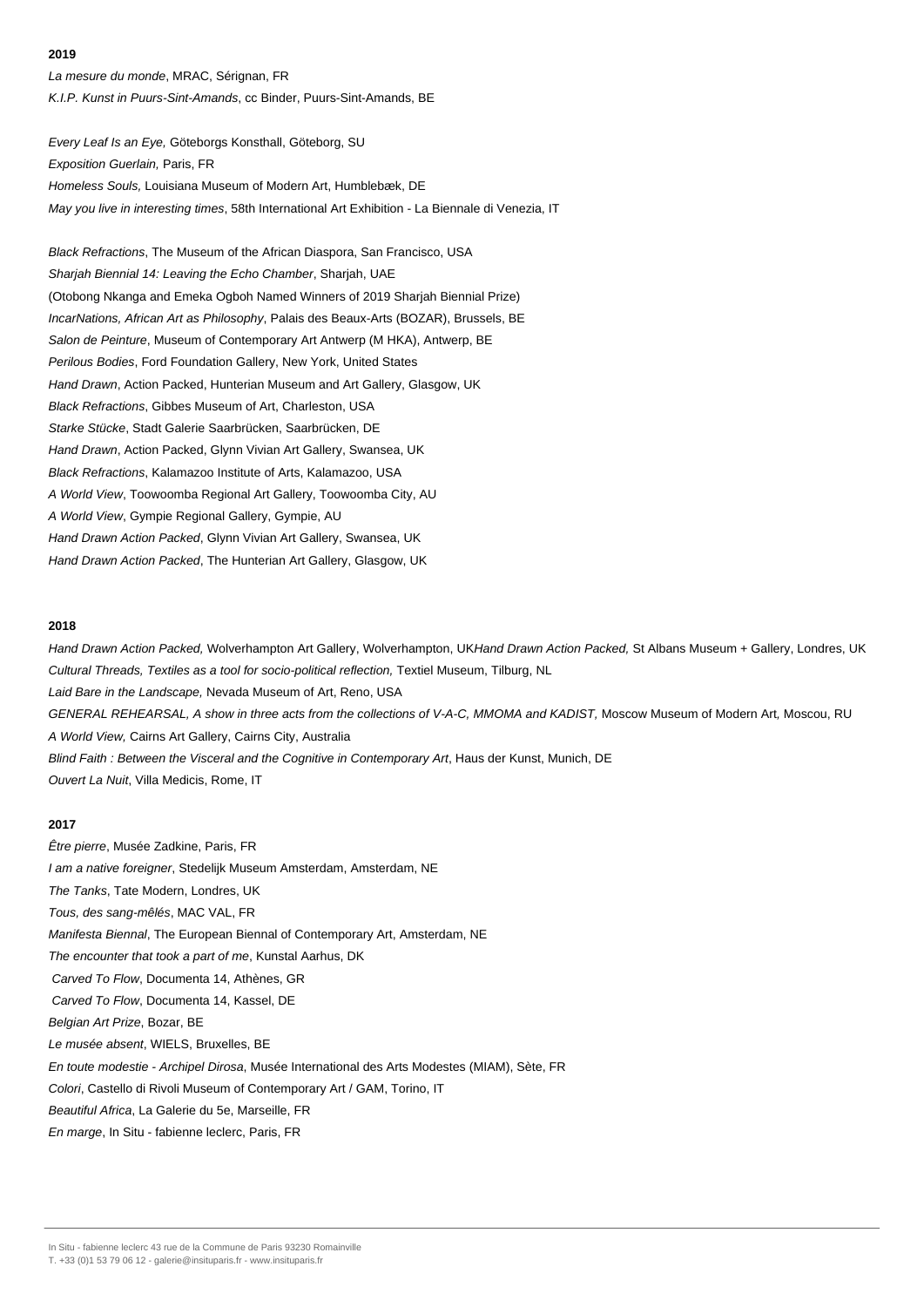Kaleidoscope: Its Me to the World, Modern Art Oxford, UK Life Itself, Moderna Museet, Stockolm, SE Gwangju Bienniale, KR EVA International, Ireland's Biennial, IR ON/OFF, Centre Pompidou, Paris, FR Biennale de Sydney, AU Streamlines, Oceans, Global Trades and Migration, Kulturstiftung-des-bundes, Hambourg, DE El Iris de Lucy, MUSAC MUSEUM, Castilla y Léon, ES

## **2015**

La vie moderne, 13e Biennale de Lyon, FR Take me (I am Yours) La Monnaie de Paris, FR Eli and Edythe Broad Art Museum - Michigan State University, US

## **2014**

Biennale de São Paulo, Bresil, BR Diaspore, 14 Rooms, Bâle, CH 8th Berlin Biennale, DE Animism, Ashkal Alwan/Home Workspace, Beyrouth, LB Foreign Exchange/Ware & Wissen (or the stories you wouldn't tell a stranger), Weltkulturen Museum, Frankfurt-am-Main, DE**2013** The Megacity and The Non-City, Lagos Photo Festival 2013, Lagos, NG Play! Recapturing the Radical Imagination, Göteborg International Biennial of Contemporary Art, Goteborg, SEEarth Matters: Land as Material and Metaphor in the Arts of Africa, National Museum of African Art, Smithsonian, Washington DC, US Sharjah Biennial 11, Re: Emerge Towards a New Cultural Cartography, Sharjah, AE Art Dubai 2013, Dubai, AE Ja Natuurlijk, Gemeente Museum, Den Haag, NL

#### **2012**

Shuffling Cards - Mouvement Aléatoire des Cartes, Galerie des Grands Bains Douches de la Plaine, Marseille, FR

50 Days at Sea, Antwerp Pavilion, Shanghai Biennale, Shanghai, CN

Inventing World: The Artist as Citizen, Biennale Benin, Cotonou, BJ

Amsterdam Drawing, An Art Fair for Original Works on Paper, Amsterdam, NL

De Nederlandse Identiteit- Half Suiker, Half Zand, De recente geschiedenis door de ogen van mister Motley, Museum De Paviljoens, NL

Tropicomania: The Social Life of Plantes, Betonsalon, Center of art and research. Associated venue of La Triennale 2012 - Intense Proximity. Paris, FR

Object Atlas - Fieldwork in the Museum, Weltkulturen Museum, Frankfurt-am-Main, DE

## **2011**

Don't/Panic, Durban Art Gallery, Durban, ZA Connect, exposition collective avec Rijksakademie Alumni, Lumen Travo Gallery, Amsterdam, NL The Altered Landscape, Photographs of a Changing Environment, Nevada Museum of Art, Reno, Nevada, US MarklinWorld, Kunsthalle KAdE, Amersfoort, NL The Collectors Show, Van Abbemuseum, Eindhoven, NL L'inattendu du Tout Monde, Un Hommage a Goddy Leye, L'appartement 22, Rabat, invited by Art-O-Rama, Marseille, FR All We Ever Wanted, Center of Contemporary Arts, Lagos, NG Summer Show, Lumen Travo Gallery, Amsterdam, NL Outre Mesures et Programmes Radio (Maps, Timelines, Radio Programmes), La Galerie Contemporary Art Center, Noisy-le-Sec, FR Faites Comme Chez Vous, Raw Material Company, A center for art, knowledge and society. Dakar, SG ARS 11, Kiasma Museum of Contemporary Art, Helsinki, FI

Africa, Objects and Subjects, Centro de Expositiones Fernan Gomez, Madrid, ES

In Situ - fabienne leclerc 43 rue de la Commune de Paris 93230 Romainville

T. +33 (0)1 53 79 06 12 - galerie@insituparis.fr - www.insituparis.fr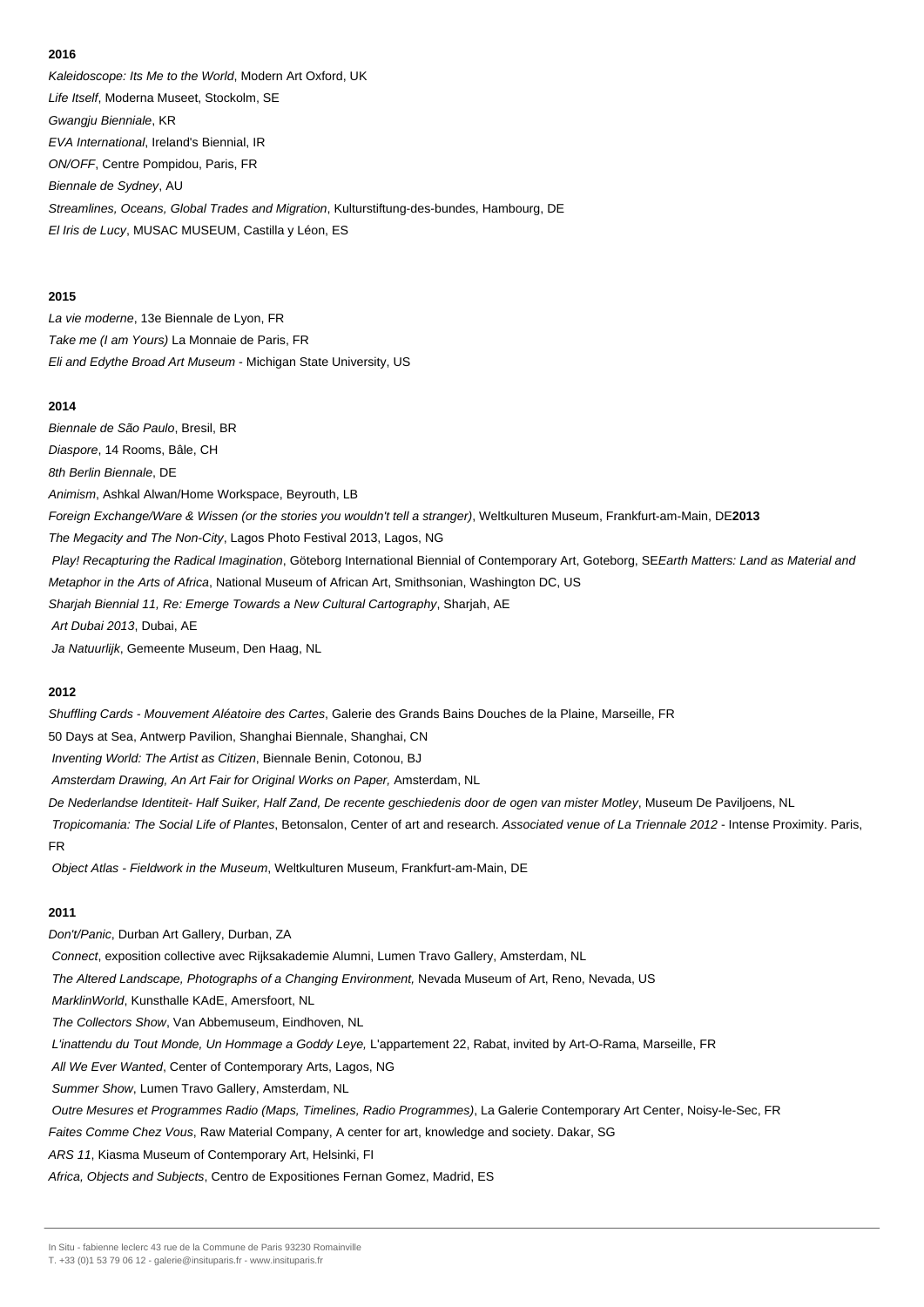Sentences on the Banks and Other Activities, Darat al Funun, Amman, JD

World Festival of Black Arts and Culture, Dakar, SG

Body Language, Lumen Travo Gallery, Amsterdam, NL

Make Yourself at Home, Kunsthal Charlottenbourg, Copenhagen, DK

CommonGround, Nieuw Dakota, Amsterdam, NL

Animism, Kunsthalle Bern, Bern, CH

Une Aiguille dans une Botte de Foin, Printemps des Poètes, Museédu Quai Branly, Paris, FR

Animism, Extra City Kunsthal and M HKA Museum van Hedendaagse Kunst, Anvers, BG

#### **2010**

Sentences on the Banks and Other Activities, Darat al Funun, Amman, JD World Festival of Black Arts and Culture, Dakar, SG Body Language, Lumen Travo Gallery, Amsterdam, NL The Production of Space, The Studio Museum Harlem, New York, US Unfixed, CBK (Center for Contemporary Arts Dordrecht), Dordrecht, NL There Is Always A Cup Of Sea To Sail In, 29th Biennial of Sao Paulo, Sao Paulo, BR Make Yourself at Home, Kunsthal Charlottenbourg, Copenhagen, DK Africa, Objects and Subjects, Palacio Revillagigedo, Gijon, ES A Proposal For Articulating Works and Places (Part 2), Riso Museo d'Arte Contemporanea della Sicilia, Palermo, IT Whose Map Is It? INIVA (Institute of International Visual Arts), Rivington Place, Londres, UK Common Ground, Nieuw Dakota, Amsterdam, NL Animism, Kunsthalle Bern, Bern, CH Une Aiguille dans une Botte de Foin, Printemps des Poètes, Museé du Quai Branly, Paris, FR

Animism, Extra City Kunsthal and M HKA Museum van Hedendaagse Kunst, Anvers, BE

#### **2009**

A Delicate Touch, Watercolors from the Permanent Collection, The Studio Museum Harlem, New York, US AIM International Biennale 3rd Edition, Marrakech, MA Autres Mesures, Curator Cécile Bourne-Farrell, Centre Photographique Ile de France, Pontault-Combault, FR This is Now 2, L'Appartement 22, Rabat, MR**2008**  Re/Presentaciones: Ellas, Casa Africa, Las Palmas de Gran Canaria, Canary Island, ES This is Now 1, L'appartement22, Rabat, invited to the 1st Johannesburg Art Fair, ZA Delight, Arti et Amicitiae, Amsterdam, NL Flow, The Studio Museum in Harlem, New York, US Snap Judgments, Stedelijk Museum, Amsterdam, NL Snap Judgments, Brooks Museum of Arts, Memphis, US

#### **2007**

Africa Remix, Contemporary Art of a Continent, Johannesburg Art Gallery, Johannesburg, ZA Simmels Gelijk, Over het IJ Festival, Amsterdam, NL Allan Kaprow, Kunst Als Leben, Kunsthalle Bern, CH Snap Judgments, The National Gallery of Canada, Ottawa, CA Snap Judgments, Tamayo Museum, Mexico city, MX

## **2006**

1st Architecture, Art & Landscape Biennial of the Canaries, Canary Islands, ES Snap Judgments, Miami Art Central, Miami, US

In Situ - fabienne leclerc 43 rue de la Commune de Paris 93230 Romainville

T. +33 (0)1 53 79 06 12 - galerie@insituparis.fr - www.insituparis.fr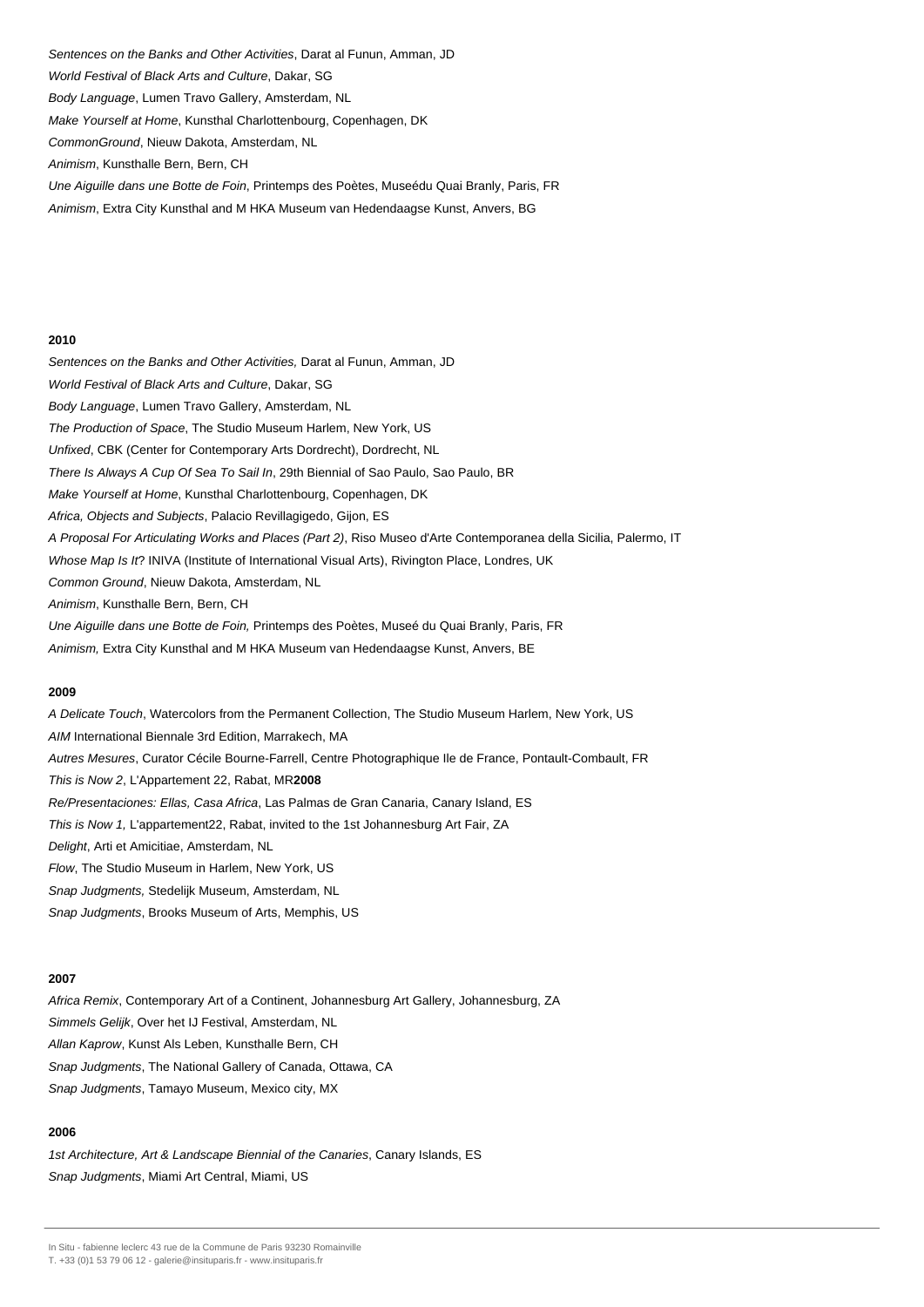De Grote Oversteek, Stedelijk Museum, Zwolle, NL Shared History/Decolonising the Image, Arti et Amicitiae, Amsterdam, NL Generique, Galerie 14, Paris, FR There & Back, La Casa Encendida, Madrid, ES One Game - Many Worlds, Football in inter-cultural comparison, Münchner Stadtmuseum. Munich, DE Snap Judgments, International Center of Photography, New York, US Africa Remix, Zeitgenössische Kunst eines Kontinents, Mori Art Museum, Tokyo, JP

## **2005**

Belonging, Sharjah International Biennial 7, Sharjah, AE North /South Lab, Tanzquartier, Vienna, AT Africa Remix, Zeitgenössische Kunst eines Kontinents, Centre Georges Pompidou, Paris, FR Africa Remix, Zeitgenössische Kunst eines Kontinents, Hayward Gallery, Londres, UK

## **2004**

Flying Circus Project, TheatreWorks Ltd, Singapore, CN Do You Believe in Reality?, Taipei Biennial, TW Free Territory, 26th Sao Paulo biennial, Sao Paulo, BR Flash Right, Turn Left, Artwalk, Amsterdam, NL Africa Remix, Zeitgenössische Kunst eines Kontinents Museum Kunst Palast, Düsseldorf, DE Women Artist, No 4, Peter Hermann Gallery, Berlin, DE Epifyten, De Klassieke Hortus als Voedingsbodem voor Hedendaagse Kunst, Hortus Botanicus, Amsterdam, NL

#### **2003**

El Arte Con La Vida, VIII Biennale de la Habana, Havana, CU MIP, International Performance Manifestation, CEIA, Belo Horizonte, BR Transferts, Palais des Beaux-Arts, Brussels, BE Shift and Wait, Collaborative work with Le Petit Jaunais Edition House. Maison de la Loire, Paris, FR

#### **2002**

Awaiting Pleasures, Open Ateliers, Rijksakademie van beeldende kunsten, Amsterdam, NL Classicism & Beyond, Fotofest, Project Row Houses, Houston, Texas, US Observatorio # 3, Casa Camouflage, Bruxelles, BE Dak-Art, 5th Biennale of African Contemporary Art, Dakar, SG Rond Point, La Halle de Gombe, Kinshasa, CG Observatorio # 1, Casa Camouflage, Brussels, BE Made In Africa Fotografia, Biennale di Fotografia Africana/ Sparzio Oberdan, Milan, IT En Direct De Bamako, Galerie Photo Fnac Etoile, Paris, FR Dessins XXL, Le Lieu Unique, Nantes, FR

#### **2001**

Memoires Intimes D'un Nouveau Millenaire, IV Biennale de la Photographie Africaine, Bamako, ML Infamous Labels No 10, Bateau Phare collaborating with The Research program, ENSBA, Paris, FR

#### **Performances**

## **2015**

Diaoptasia, BMW Tate Live : Performance Room, Tate Modern, Londres, UK Take Me I'm Yours, Monnaie de Paris, Paris, FR

## **2014**

In Situ - fabienne leclerc 43 rue de la Commune de Paris 93230 Romainville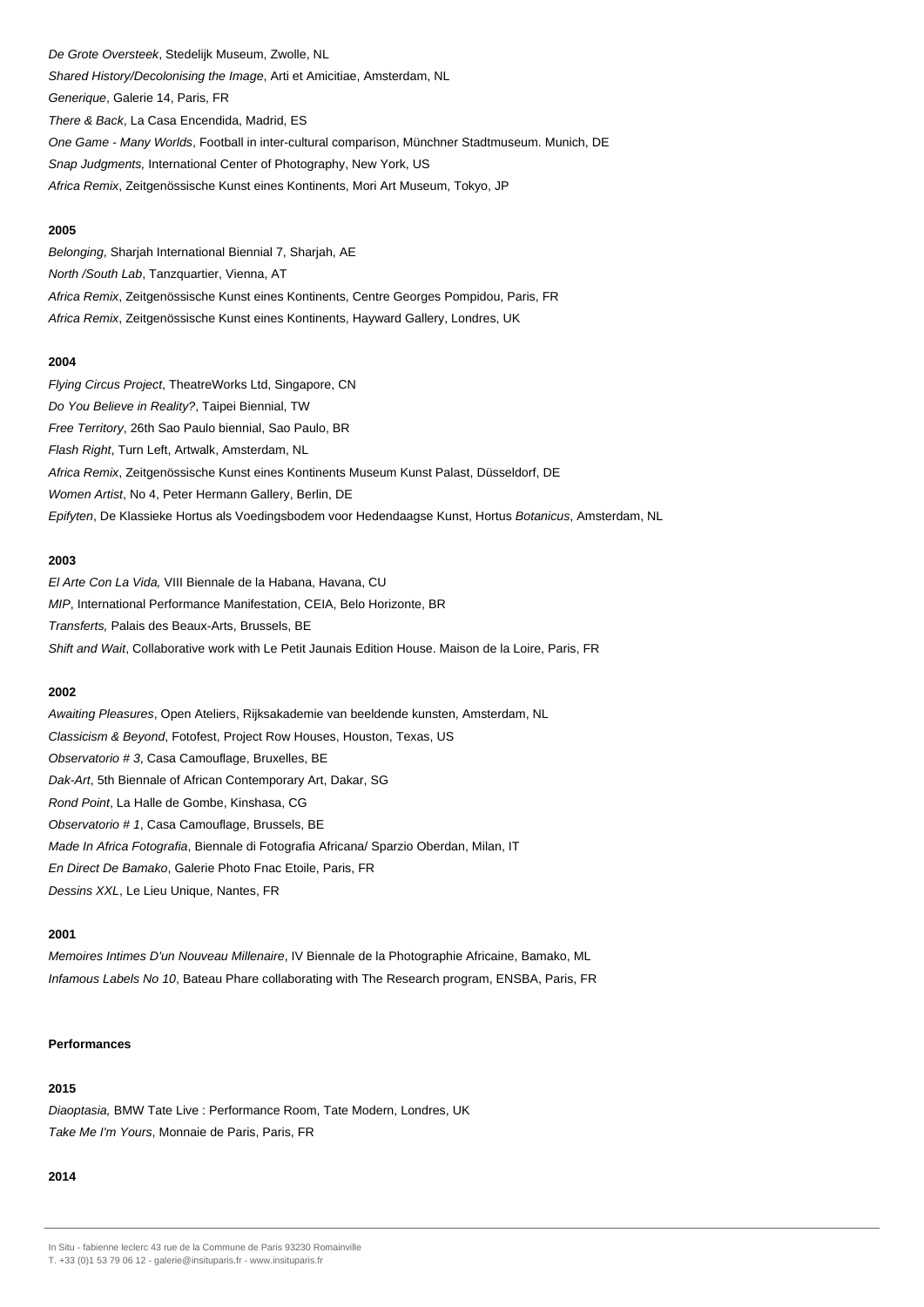Diaspore, 14 Rooms, Art Basel, Bâle, CH

Glimmer: Fragments, Landing Symposium: Confrontation and Confessions, Stedelijk Museum, Amsterdam, NL

#### **2013**

Glimmer: Aurum. Das Jubiläumsfestival, 50 years of the Berliner Künstlerprogramm des DAAD, 1963 - 2013, Berlin, DE Glimmer, Berliner Herbstsalon, Maxim Gorki theatre, Berlin, DE Face me, I Face you, Berliner Herbstsalon, Maxim Gorki theatre, Berlin, DE Where Gist you, (avec Eunhye Hwang), Berliner Herbstsalon, Maxim Gorki theatre, Berlin, DE When all things flow, the bird sings, FF Temporary Autonomous Zone, Berlin, DE Taste of a Stone: Itiat Esa Ufok, Sharjah Biennial 11, Sharjah, AE

## **2012**

Contained Measures of Shifting States, Across the Board: Politics of Representation, Tate Modern, The Tanks, Londres, UK Sing, I will tell you who we be, Stedelijk Museum Bureau Amsterdam, NL Contained Measures of a Kolanut, Tropicomania: The Social Life of Plants, Betonsalon, Center of Art and Research. Associated venue of La Triennale 2012 - Intense Proximity. Paris, FR Baggage 1972 - 2007-08, Allan Kaprow/Otobong Nkanga, Partitions (Performances), Fondation d'entreprise Ricard, Paris, FR

## **2011**

A Song for the Moment, Brussels living room Festival, Bruxelles, BR

## **2010**

Baggage 1972 - 2007-08, Allan Kaprow/Otobong Nkanga, Festival Theatreformen, Braunschweig, DE Tropicology, Nieuw Dakota, Amsterdam, NL Things, Carla Mittersteig, Vienna, AT

#### **2009**

Baggage 1972 - 2007-08, Allan Kaprow/Otobong Nkanga, Arco Art Fair, Madrid, ES

## **2008**

Baggage 1972 - 2007-08, Allan Kaprow/Otobong Nkanga, Kunsthalle Bern, CH Baggage 1972 - 2007-08, Allan Kaprow/Otobong Nkanga, De Appel, Amsterdam, NL

## **2006**

Arrested Moment before the State of Amnesia Crops in, 1st Architecture, Art & Landscape Biennial of the Canaries. Unravelling, Arti et Amicitiae and the Muiderpoort Theatre, Amsterdam, NL

## **2005**

Dream in One Meter Square, Belonging, Sharjah International Biennial 7, Sharjah, AE Surgical Hits #03, (The Needle), Tanzquartier, Vienna, AT

## **2004**

Surgical Hits #02, (The Needle), Theatre Works Ltd, Singapore, CN Surgical Hits #01, (The Needle), Kunst Palast Museum, Düsseldorf, DE On fragile grounds, Window Gallery and Objectif\_Exhibitions as part of "Close Reading #3", Anvers, BG

#### **2003**

Fractured Gaps, Group performance involving 6 dancers, Open Ateliers, Rijksakademie van Beeldende Kunsten, Amsterdam, NL Shift and Wait, International Performance Manifestation, CEIA, Belo Horizonte, BR State of Amnesia, International Performance Manifestation, CEIA, Belo Horizonte, BR Perfect Measures, Transferts, Palais des Beaux-Arts, Bruxelles, BG

In Situ - fabienne leclerc 43 rue de la Commune de Paris 93230 Romainville

T. +33 (0)1 53 79 06 12 - galerie@insituparis.fr - www.insituparis.fr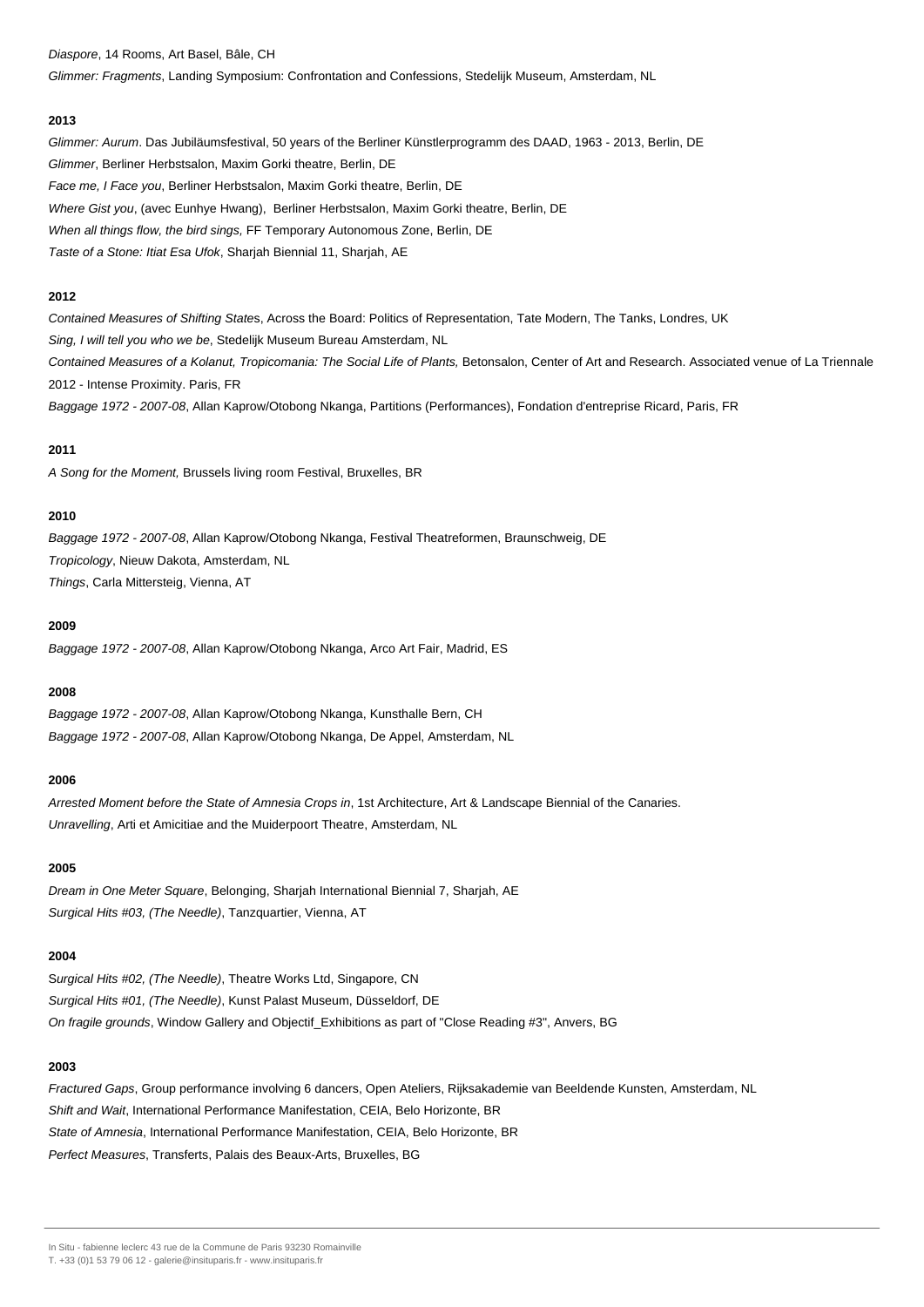Sustained Suture, Rijksakademie van beeldende kunsten, NL

The new acquisition of Jennifer McBright, Classicism & Beyond, Fotofest 2002, Project Row Houses, Houston, Texas, US Bomboyi, Ecole des Beaux-Arts Kinshasa, Chooseone Organisation, Paris, Rond Point, La Halle de Gombe, Kinshasa, CG

## **1999**

The Dual Match, (Footpitch), TOXIC, Chateau d'Oiron, Oiron, FR

## **Prix**

Inaugural Lise Wilhelmsen Art Award, 2019 Peter Weiss, 2019 Special Mention, 58th Venice Biennal, 2019 Sharjah Biennial 14 Prize, 2019 Ultimas Prize, 2018 BelgianArtPrize, 2017 Yanghyun Prize, 2015

## **Collections**

Studio Museum Harlem Kiasma - Museum of Contemporary Art Nevada Museum of Art (NMA) Rabo Art Collection (Rabobank) Weltkulturen Museum FRAC Lorraine FRAC Pays de la Loire Queensland Art Gallery - Gallery of Modern Art Kadist Art Foundation Mu.ZEE Museum Folkwang AkzoNobel Collection Société Genérale Art Collection Centre National des Arts Plastiques - CNAP Centre Pompidou FRAC Corse Museum voor Hedendaagse Kunst Antwerpen (M HKA) Robeco Art Collection Castello di Rivoli Museo d'Arte Contemporanea Fondation Sindika Dokolo Stedelijk Museum Amsterdam Stedelijk Museum Zwolle Stedelijk Museum Arnhem Stedelijk Van Abbemuseum Tate Modern Sharjah Art Foundation

# **Conférences**

In Situ - fabienne leclerc 43 rue de la Commune de Paris 93230 Romainville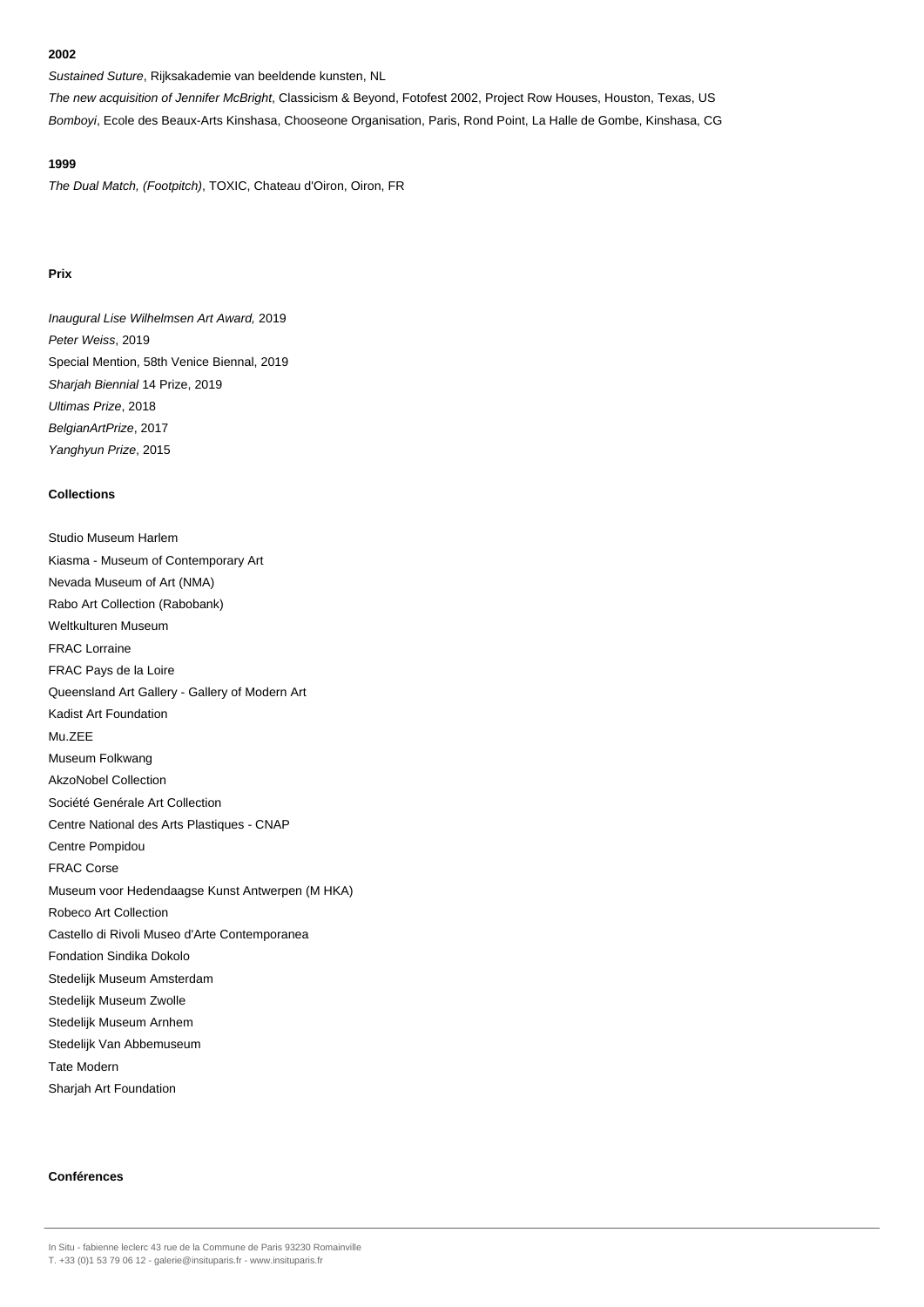Otobong Nkanga with Omar Kholeif, MCA Chicago, US

Rouse Visiting Artist Lecture: Otobong Nkanga, Harvard School of Design, Cambridge, Massachusetts, US

Otobong Nkanga in conversation with Caroline Hancock, Temple Bar Gallery + Studios, Dublin, IR

## **2017**

 Carriers - a conversation between Otobong Nkanga, Vis Olivae and Laouta on working together on Carved to Flow, documenta 14, Athens, GR Artist talk: Otobong Nkanga, Kunstal Aarhus, DK

## **2016**

Workshop: Contained Measures of Shifting States, Bétonsalon - Center for Art and Resarch, FR

## **2014**

Shifting States- Platforms for Experimentation, Dutch Art Institute, DAI, Master program of ArtEZ, Arnhem, NL Voice - Creature of Transition, Lecture performance, Studium Generale Rietveld Academie, Amsterdam, NL

## **2013**

Hans Ulrich Obrist in converstion with Otobong Nkanga, 1:54 Contemporary African Art Fair, London, UK Facing the Opponen, Fieldwork at the Weltkulturen Museum Frankfurt, DE Kunsthistorisches Institut in Florenz, Max Planck Institut, Florence, IT Artist Talk: with Otobong Nkanga, Institut für Raumexperimente, Universität der Künste Berlin, Berlin, DE Art Basel Salon, The Global Artworld, Focus Africa, Basel, CH Think-Tank II: Persecuted, Mourned, Pitied, Admired/Collected and Photographed, Weltkulturen Museum, Frankfurt, DE Art as a meeting point, with Andrea Buddensieg, Otobong Nkanga and Joanna Warsza, discussion organized by Antje Majewski, FF Temporary Autonomous Zone, Berlin, DE Sharjah Biennial 11 panel discussion with Hoor-Al-Qasimi, Yuko Hasegawa and Otobong Nkanga, Sharjah, UAE. Think-Tank I: The administration of people and goods, Weltkulturen Museum, Frankfurt, DE The Impossible Aesthetic: Situating Research in Arts and Social Sciences/Humanities, Artistic Research and Museum, Collections, Lessons from the Weltkulturen Museum, Frankfurt, Zentrum Moderner Orient, Berlin, DE

## **2012**

Otobong Nkanga with Catherine Wood, Part of the series The Tanks: Art in Action, London, UK Permeabilities, Presentation of works and workshop with participants at CEIA, 8th international event, Belo Horizonte, BR When the stage hits you, workshop with the Dutch Art Institute students, DAI, Master program of ArtEZ, Arnhem, NL

## **2011**

Art-iculate: A performative lecture by Otobong Nkanga, CCA, Lagos, NG

Tracks and traces of violences conferences, Lecture Performance by Otobong Nkanga, The University of Bayreuth, (BIGSAS), DE Clark-Mellon Workshop: International Initiatives and Regional Collaboration, The Sterling and Francine Clark Art Institute, Williamstown, Massachusetts, US

6000 Collectors, Experimental Talks with Objects, Lecture by Otobong Nkanga, Weltkulturen Museum, Frankfurt am Main, DE Presentation of project at Outre Mesures et Programmes Radio (Maps, Timelines,Radio Programmes), La Galerie Contemporary Art Center, Noisy-le-Sec, FR

## **2010**

Workshop and project, Intituto Buena Bista, Curacao Center for Contemporary Arts, Residency Program, Curacao, NL Workshop Unfixed, Photography and postcolonial perspectives in contemporary art, CBK Dordrecht, NL Memory as a photographic process, presentation at Unfixed Symposium, CBK Dordrecht, NL Otobong Nkanga's works on Land and Mapping, presentation at Crossing Boundaries Symposium, Royal Geographical Society, London, UK Presentation of works in Whose Map Is It?, INIVA (Institute of International Visual Arts), Rivington Place, London, UK Artist talk at the Rijksakademie van Beeldende Kunsten, Amsterdam, NL

In Situ - fabienne leclerc 43 rue de la Commune de Paris 93230 Romainville

T. +33 (0)1 53 79 06 12 - galerie@insituparis.fr - www.insituparis.fr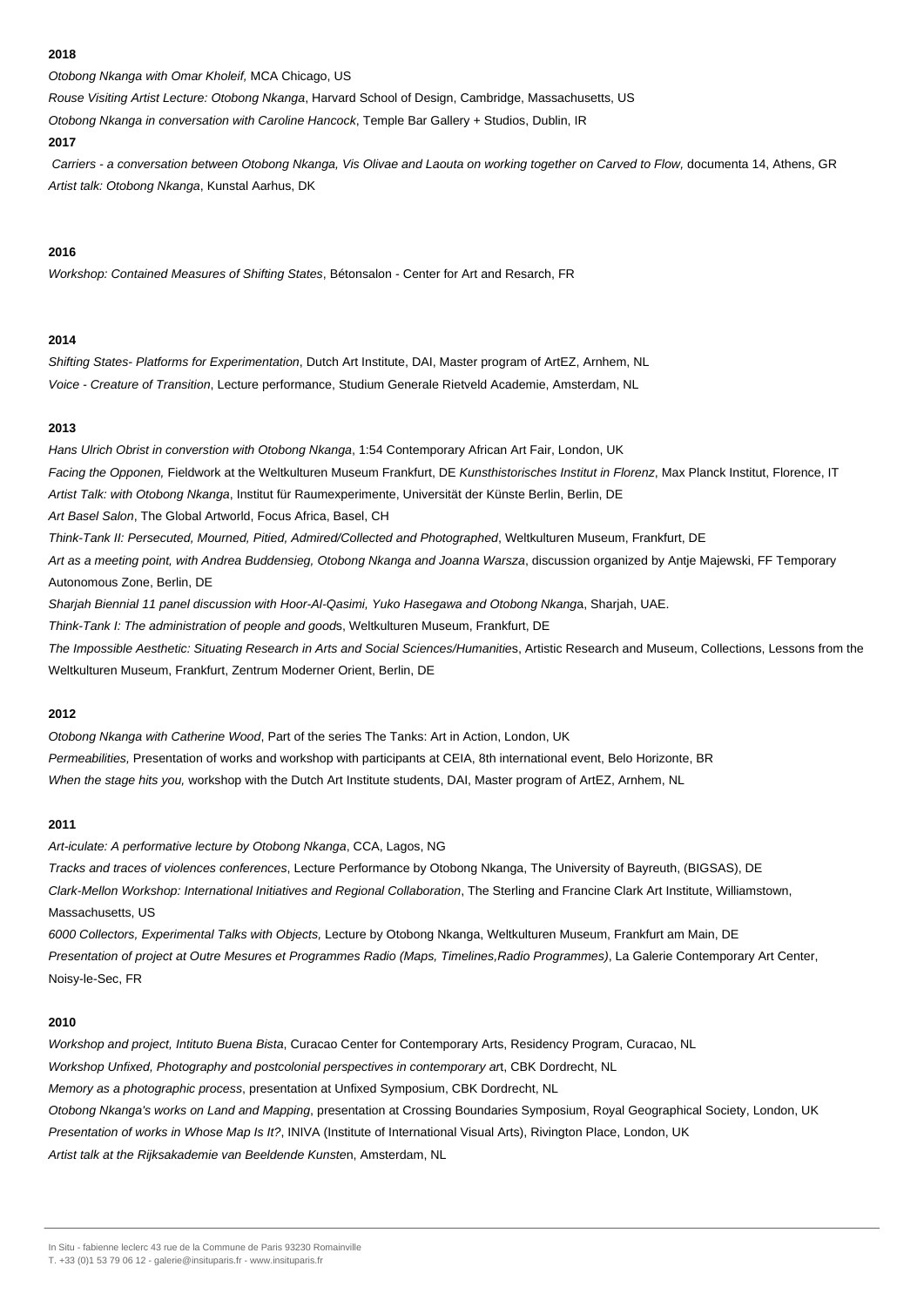Workshop and project with the students of Haute École d'Art et de Design, Geneva, CH

#### **2008**

Lecture and Workshop State of Bodies/ Suffering, Mieke van de Voort, Generale Staten and Game/Performance. Utrecht, NL Discussion and round table at Foam Fotografie Museum, Amsterdam, NL Studio Visits, Masters Programme, Dutch Art Institute (DAI), Enschede, NL

#### **2006**

Seminar on African literature, Casa Encendida, Madrid, ES

## **Bibliographie**

## **Catalogues**

## **2014**

Foreign Exchange/Ware & Wissen (or the stories you wouldn't tell a stranger). exhibition catalogue. Diaphanes publishers. Clementine Deliss et Yvette Mutumba, 2014 p. 101 - 102, 118, 133, 140, 150, 162 - 163, 290.

## **2013**

Earth Matters: Land as Material and Metaphor in the Arts of Africa, National Museum of African Art, Smithsonian, 2013. p. 178 - 180. Ja Natuurlijk/Yes Naturally : How art saves the world, Neit Normaal Foundation, Nai010 publishers, 2013. p. 88-91 Play! Recapturing the Radical Imagination, Göteborg International Biennial of Contemporary Art, 2013. p. 90 - 91. Sharjah Biennial 11. Re: Emerge Towards a New Cultural Cartography, 2013. p. 436 - 439. Anselm Franke. Animism, 2013. p. 120 - 121.

## **2012**

Tropicomania, La vie sociale des plantes. Centre d'Art et de Recherche, 2012. p. 15. Clementine Deliss, Object Atlas-Fieldwork in the Museum, Weltkulturen Museum, Kerber Forum, p. 153-197.

## **2010**

29th Biennial of Sao Paulo, 2010. p. 194-195. Kunsthal Charlottenbourg Make Yourself at Home. 2010. p. 54-58, 98-99. Africa. Objetos y Sujeto. Cajastur, 2010. p. 286-287. Africa, Objects and Subjects. Palacio Revillagigedo, Gijon, Spain, 2010. p. 286-287. Flow, The Studio Museum Harlem, 2008. p. 94-95.

## **2005**

MIP, International performance manifestation CEIA, p. 132-133, 164-165. Belonging, 7th Sharjah Biennial, p. 354-357.

## **2004**

Território Livre, 26th Sao Paulo Biennial, national representations, 2004. p. 238-239.

## **2003**

Transferts, Brussels, 2003. page 138-143, El arte con la vida. 8th Bienal de la Habana, 2003. p. 168, 329.

## **2002**

Classicism & Beyond, Fotofest, 9th International Biennal of Photography, p. 176-179. Dak'Art, V Biennale of African Contemporary Art, p. 50.

In Situ - fabienne leclerc 43 rue de la Commune de Paris 93230 Romainville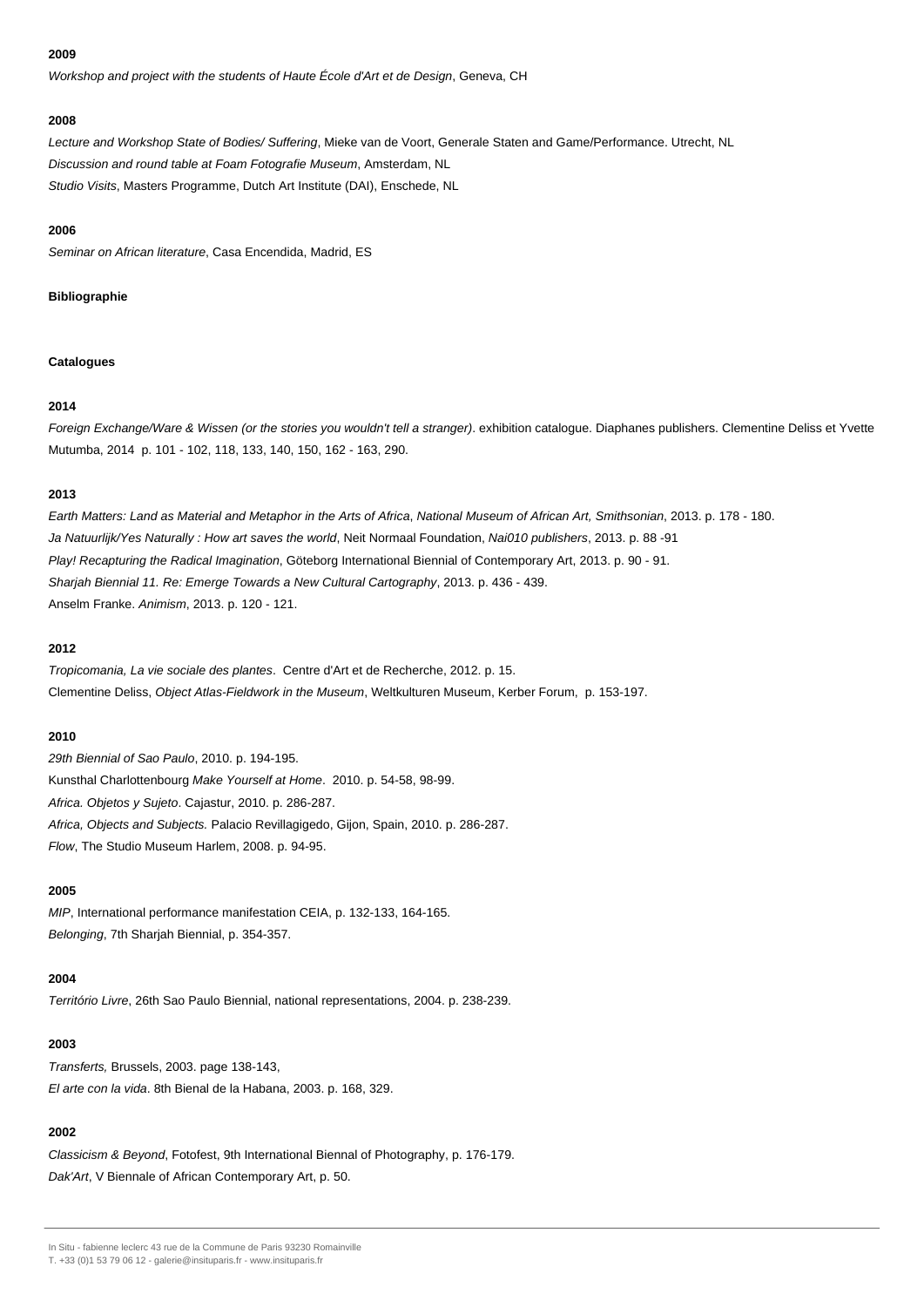Michela Manservisi (curator).Made in Africa\_fotografia. Epicentro, Italy, 2002. p. 78-79. Dessins XXL. Filigranes, 2002.

#### **2001**

Akinbode Akinbiyi. Memoires Intimes d'un Nouveau Millenaire. IV Biennale de la Photographie Africaine, Bamako, Mali, 2001 p. 140-149.

#### **Presse & Livres**

## **2013**

Zur Kunst. Susanne Leeb . Asynchronous Objects, Globalismus Globalism, Sep. 2013. p. 48, 52 - 53, 56. Elvira Dyangani Ose." Across the Board: Otobong Nkanga and Nástio Mosquito". Atlántica #53. Journal of Art and Though, 2013. p. 142-149. Jan-Philipp Possmann, "Jenseits der Vitrine/Beyond the Vitrine", Spike Art Magazine No 35, 2013. p. 50, 53.

## **2012**

Dorina Hecht. "Mich interessiert das wo, was und warum". Artmap Antwerpen, Winter 2012/13. p. 28-29. Dagmar Mundhenke. "Object Atlas - Feldforshung im Frankfurter Weltkulturen-Museum". Africa Positive N° 45, 2012. p. 42. Catherine Wood. "Re-make, Re-model" Frieze Masters, No 1, 2012. p. 38-39. Sara Blokland and Asmara Pelupessy. Unfixed, Photography and postcolonial perspectives in contemporary art. Unfixed projects Japsam books, 2013. p. 48-53 et p. 202-204. MärklinWorld : A model of the world by 40 artists, exhibition catalogue, KA Series 14, Kunsthal KAdE, p.123.

Altered Landscape : Photographs of a changing environment. Collection of the Nevada Museum of Art, ed. Ann M. Wolfe, Skira Rizzoli publications Inc., p. 56-57.

## **2010**

Social Consequences, de Philippe Pirotte, in: Art South Africa, Volume 09, Issue 01, Spring 2010, p. 66-69. Okwui Enwezor & Chika Okeke-Agulu.Contemporary African Art since 1980. 2010. p. 280, 327. Animism. Anselm Franke Volume I, 2010. p. 211-212.

## **2009**

An intervention of Allan Kaprow for the moment, documentation of all Re-Interventions and Re-enactments of Happenings and Environments, Kunsthalle Bern.

Foam Album 08, 2nd Edition, p. 184.

Kunstbeeld.nl Magazine, Het tijdschrift voor beeldende kunst, Nr 9 2009, p. 16-17.

## **2008**

Sean O'Toole. Frieze Magazine, Issue 116, Jun-Aug. 2008. Le Monde Diplomatique,: 55e année - N° 653, Aug 2008 , p. 25. Vincent Solomon. "Seeing Africa through African eyes". Amsterdam Weekly, 17-30th Jul. 2008. p. 10. ZAM Magazine, Africa Magazine, no. 2, Summer 2008. p. 20-21. "New Talents". Blend NL Magazine n°31, July. 2008. p. 55.

#### **2006**

1st Architecture, Art & Landscape Biennial of the Canaries, Canary Island, 2006. p. 256-257. Okwui Enwezor. Snap Judgements, New positions in contemporary African Photography. 2006. p. 34, 160-165, 367.

## **2004**

Zonder internationale uitwisseling geen kunst; De Stelling, een gesprek met Otobong Nkanga, by Saskia Monshouwer, in: Kunstbeeld, no. 9, p. 48-49. Africa Remix, Zeitgenössische kunst eines kontinents, Museum Kunst Palast, p. 214-215.

Shifting Map, Artists' platform and strategies for cultural diversity, RAIN Artists' Initiatives Network, Nai publishers Rotterdam, p. 46.

In Situ - fabienne leclerc 43 rue de la Commune de Paris 93230 Romainville

T. +33 (0)1 53 79 06 12 - galerie@insituparis.fr - www.insituparis.fr